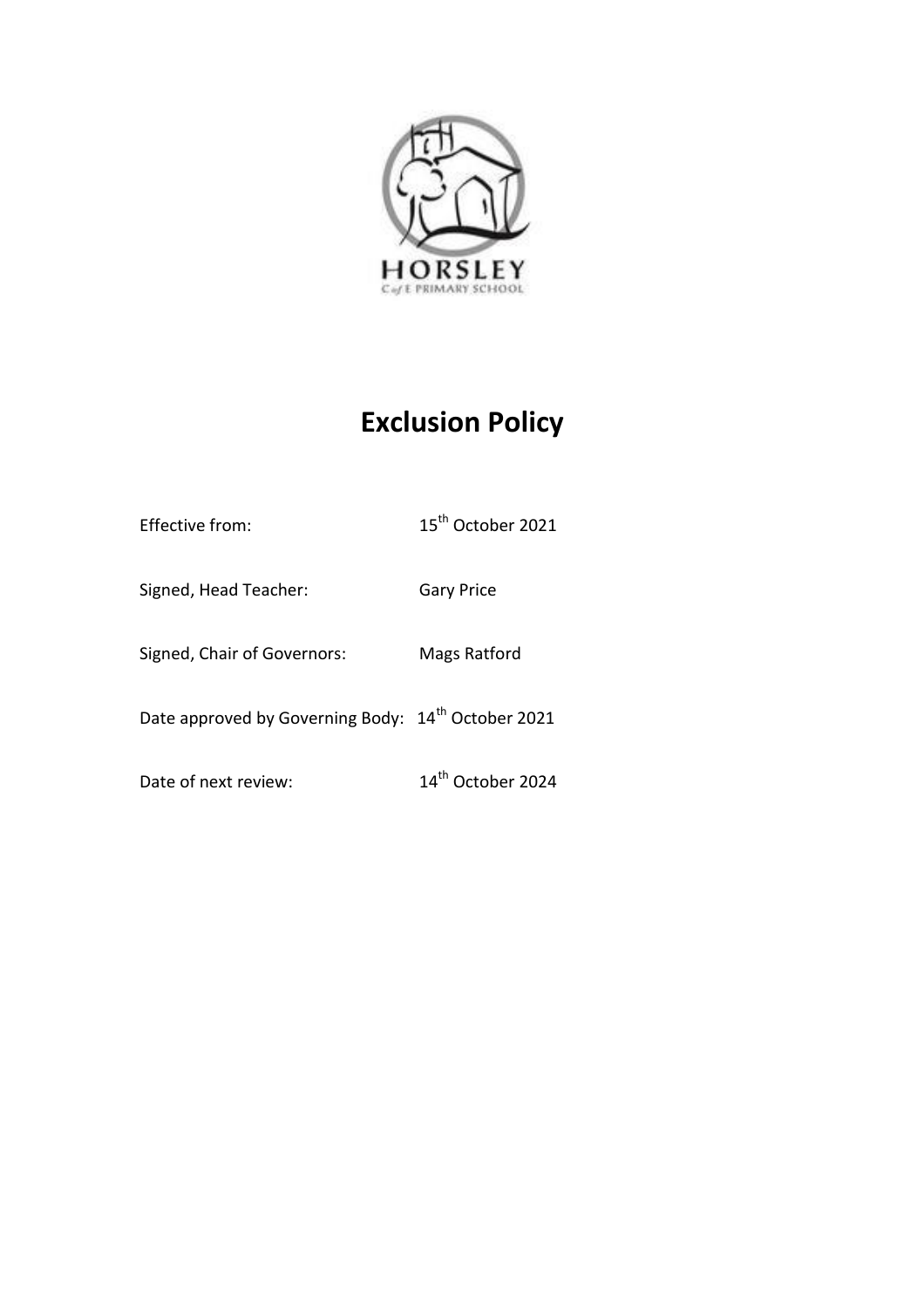# **Contents**

## **1. Aims**

Our school aims to ensure that:

- The exclusions process is applied fairly and consistently
- The exclusions process is understood by governors, staff, parents and pupils
- Pupils in school are safe and happy
- Pupils do not become NEET (not in education, employment or training)

# **2. Legislation and statutory guidance**

This policy is based on statutory guidance from the Department for Education: [Exclusion from](https://www.gov.uk/government/publications/school-exclusion)  [maintained schools, academies and pupil referral units \(PRUs\) in England.](https://www.gov.uk/government/publications/school-exclusion)

It is based on the following legislation, which outline schools' powers to exclude pupils:

- Section 52 of the [Education Act 2002,](http://www.legislation.gov.uk/ukpga/2002/32/section/52) as amended by the [Education Act 2011](http://www.legislation.gov.uk/ukpga/2011/21/contents/enacted)
- [The School Discipline \(Pupil Exclusions and Reviews\) \(England\) Regulations 2012](http://www.legislation.gov.uk/uksi/2012/1033/made)

In addition, the policy is based on:

- Part 7, chapter 2 of the **Education and Inspections Act 2006**, which looks at parental responsibility for excluded pupils
- Section 579 of the **Education Act 1996**, which defines 'school day'
- The Education (Provision of Full-Time Education for Excluded Pupils) (England) Regulations [2007,](http://www.legislation.gov.uk/uksi/2007/1870/contents/made) as amended by [The Education \(Provision of Full-Time Education for Excluded Pupils\)](http://www.legislation.gov.uk/uksi/2014/3216/contents/made)  [\(England\) \(Amendment\) Regulations 2014](http://www.legislation.gov.uk/uksi/2014/3216/contents/made)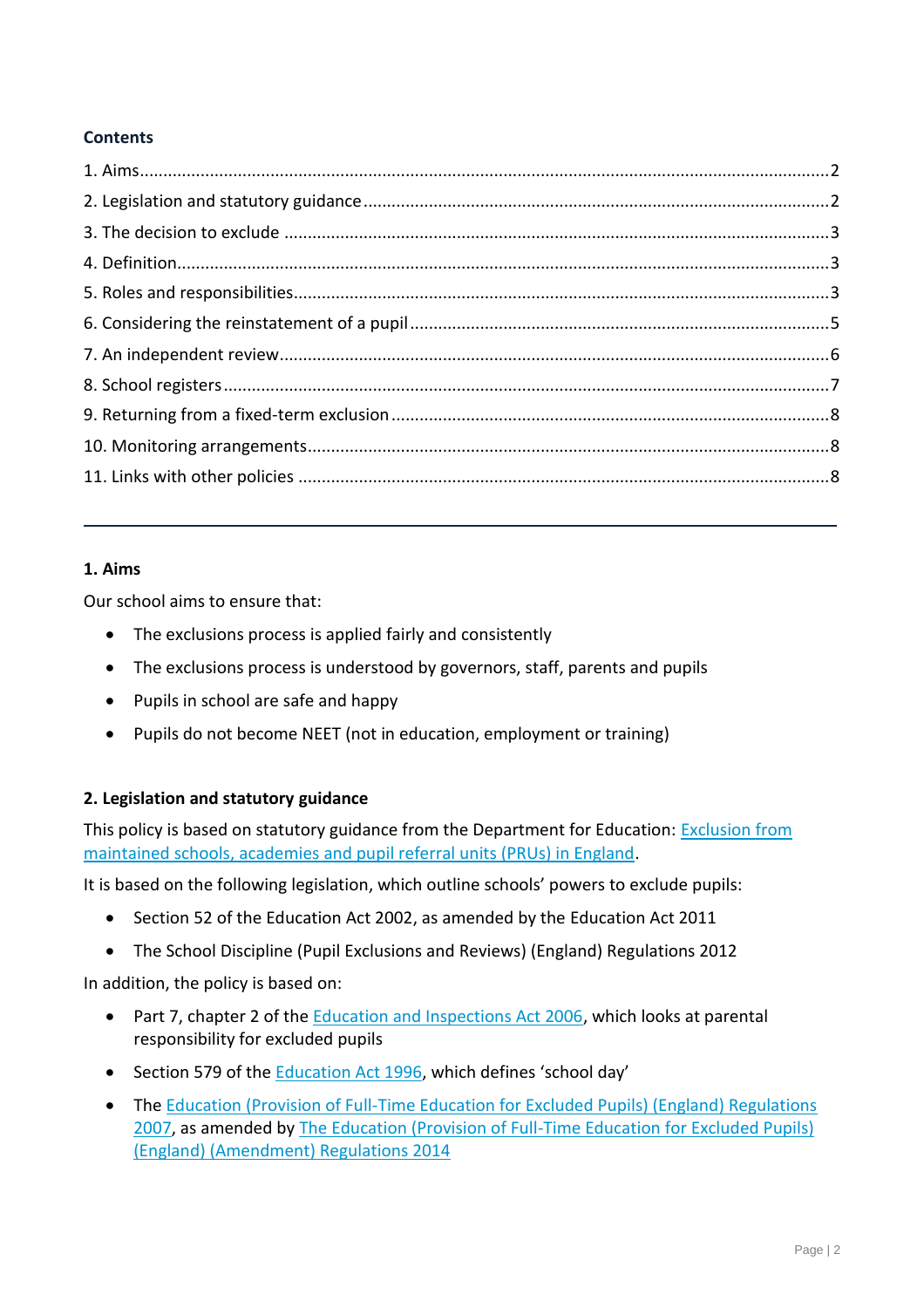# **3. The decision to exclude**

Only the headteacher, or acting headteacher, can exclude a pupil from school. A permanent exclusion will be taken as a last resort.

Our school is aware that off-rolling is unlawful. Ofsted defines off-rolling as:

"…the practice of removing a pupil from the school roll without a formal, permanent exclusion or by encouraging a parent to remove their child from the school roll, when the removal is primarily in the interests of the school rather than in the best interests of the pupil."

We are committed to following all statutory exclusions procedures to ensure that every child receives an education in a safe and caring environment.

A decision to exclude a pupil will be taken only:

- In response to serious or persistent breaches of the school's behaviour policy, **and**
- If allowing the pupil to remain in school would seriously harm the education or welfare of others

Before deciding whether to exclude a pupil, either permanently or for a fixed period, the headteacher will:

- Consider all the relevant facts and evidence, including whether the incident(s) leading to the exclusion were provoked
- Allow the pupil to give their version of events
- Consider if the pupil has special educational needs (SEN)

## **4. Definition**

For the purposes of exclusions, school day is defined as any day on which there is a school session. Therefore, INSET or staff training days do not count as a school day.

## **5. Roles and responsibilities**

## **5.1 The headteacher**

## **Informing parents**

The headteacher will immediately provide the following information, in writing, to the parents of an excluded pupil:

- The reason(s) for the exclusion
- The length of a fixed-term exclusion or, for a permanent exclusion, the fact that it is permanent
- Information about parents' right to make representations about the exclusion to the governing board and how the pupil may be involved in this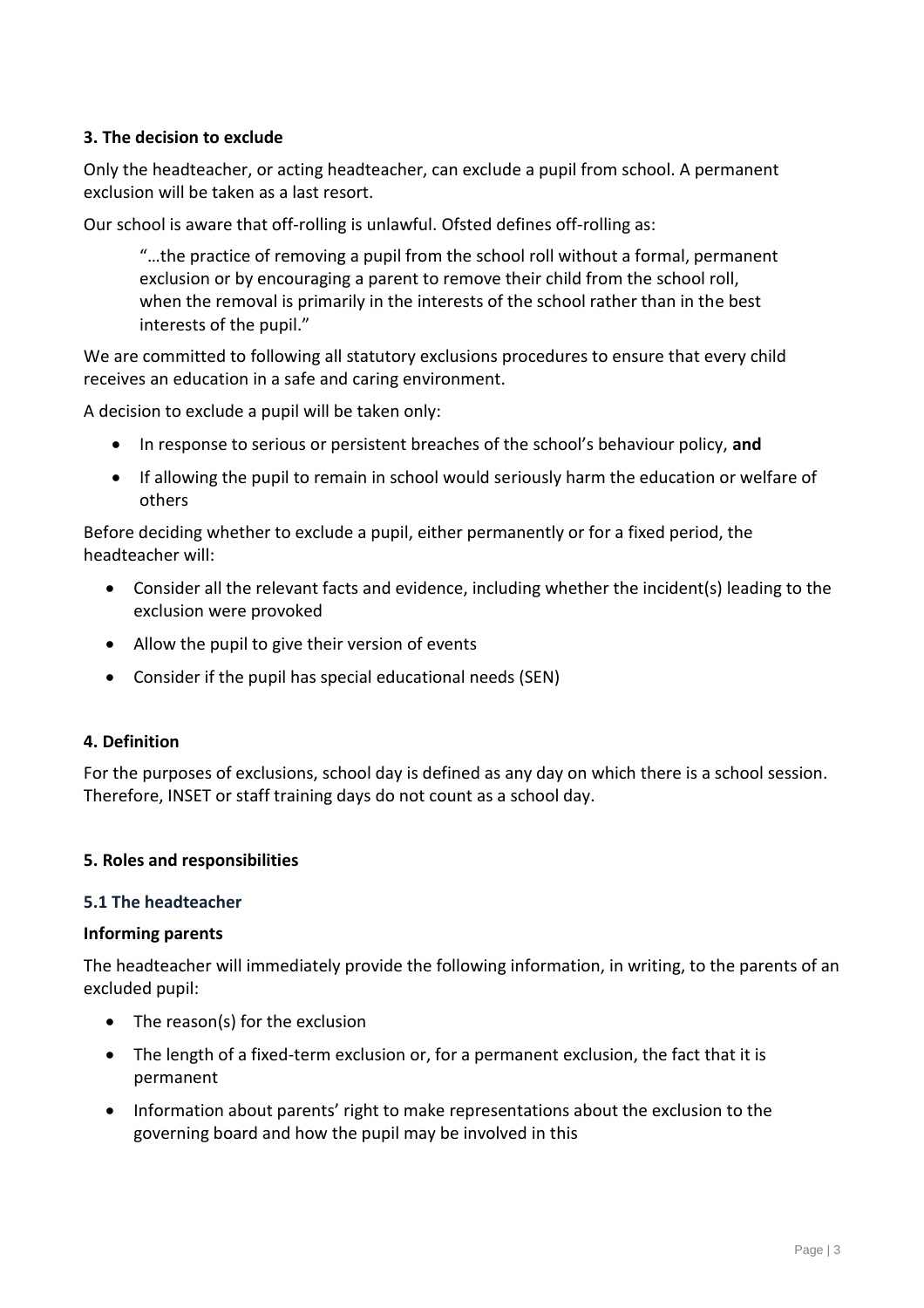- How any representations should be made
- Where there is a legal requirement for the governing board to meet to consider the reinstatement of a pupil, and that parents have a right to attend a meeting, be represented at a meeting (at their own expense) and to bring a friend.

The headteacher will also notify parents by the end of the afternoon session on the day their child is excluded that for the first 5 school days of an exclusion, or until the start date of any alternative provision where this is earlier, parents are legally required to ensure that their child is not present in a public place during school hours without a good reason. Parents may be given a fixed penalty notice or prosecuted if they fail to do this.

If alternative provision is being arranged, the following information will be included when notifying parents of an exclusion:

- The start date for any provision of full-time education that has been arranged
- The start and finish times of any such provision, including the times for morning and afternoon sessions, where relevant
- The address at which the provision will take place
- Any information required by the pupil to identify the person they should report to on the first day

Where this information on alternative provision is not reasonably ascertainable by the end of the afternoon session, it may be provided in a subsequent notice, but it will be provided no later than 48 hours before the provision is due to start. The only exception to this is where alternative provision is to be provided before the sixth day of an exclusion, in which case the information can be provided with less than 48 hours' notice with parents' consent.

# **Informing the governing board and local authority**

The headteacher will immediately notify the governing board and the local authority (LA) of:

- A permanent exclusion, including when a fixed-period exclusion is followed by a decision to permanently exclude a pupil
- Exclusions which would result in the pupil being excluded for more than 5 school days (or more than 10 lunchtimes) in a term
- Exclusions which would result in the pupil missing a public examination/national curriculum test.

For a permanent exclusion, if the pupil lives outside the LA in which the school is located, the headteacher will also immediately inform the pupil's 'home authority' of the exclusion and the reason(s) for it without delay.

For all other exclusions, the headteacher will notify the governing board and LA once a term.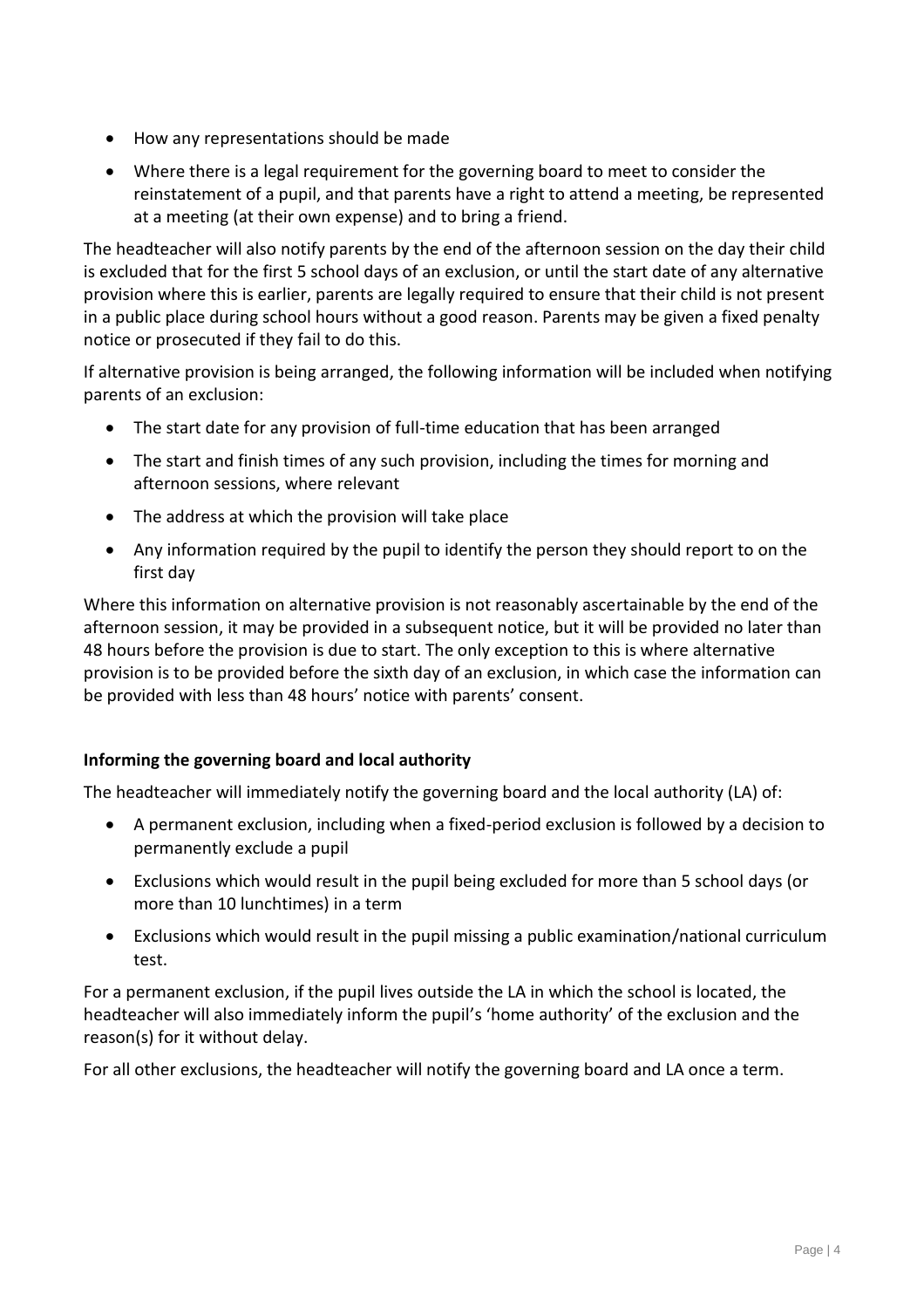# **5.2 The governing board**

Responsibilities regarding exclusions are dealt with by a group consisting of at least 3 governors.

In relation to this, governors will seek relevant external advice.

The governing board has a duty to consider the reinstatement of an excluded pupil (see section 6).

Within 14 days of receipt of a request, the governing board will provide the secretary of state and the LA with information about any exclusions in the last 12 months.

For a fixed-period exclusion of more than 5 school days, the governing board will arrange suitable full-time education for the pupil. This provision will begin no later than the sixth day of the exclusion.

# **5.3 The LA**

For permanent exclusions, the LA is responsible for arranging suitable full-time education to begin no later than the sixth day of the exclusion.

# **6. Considering the reinstatement of a pupil**

The governing board will consider the reinstatement of an excluded pupil within 15 school days of receiving the notice of the exclusion if:

- The exclusion is permanent
- It is a fixed-term exclusion which would bring the pupil's total number of school days of exclusion to more than 15 in a term
- It would result in a pupil missing a public examination or national curriculum test

If requested to do so by parents, the governing board will consider the reinstatement of an excluded pupil within 50 school days of receiving notice of the exclusion if the pupil would be excluded from school for more than 5 school days, but less than 15, in a single term.

Where an exclusion would result in a pupil missing a public examination, the governing board will consider the reinstatement of the pupil before the date of the examination. If this is not practicable, the chair of the governing board (or the vice-chair where the chair is unable to make this consideration) will consider the exclusion independently and decide whether or not to reinstate the pupil.

The governing board can either:

- Decline to reinstate the pupil, or
- Direct the reinstatement of the pupil immediately, or on a particular date

In reaching a decision, the governing board will consider whether the exclusion was lawful, reasonable and procedurally fair and whether the headteacher followed their legal duties. They will decide whether or not a fact is true 'on the balance of probabilities', which differs from the criminal standard of 'beyond reasonable doubt', as well as any evidence that was presented in relation to the decision to exclude.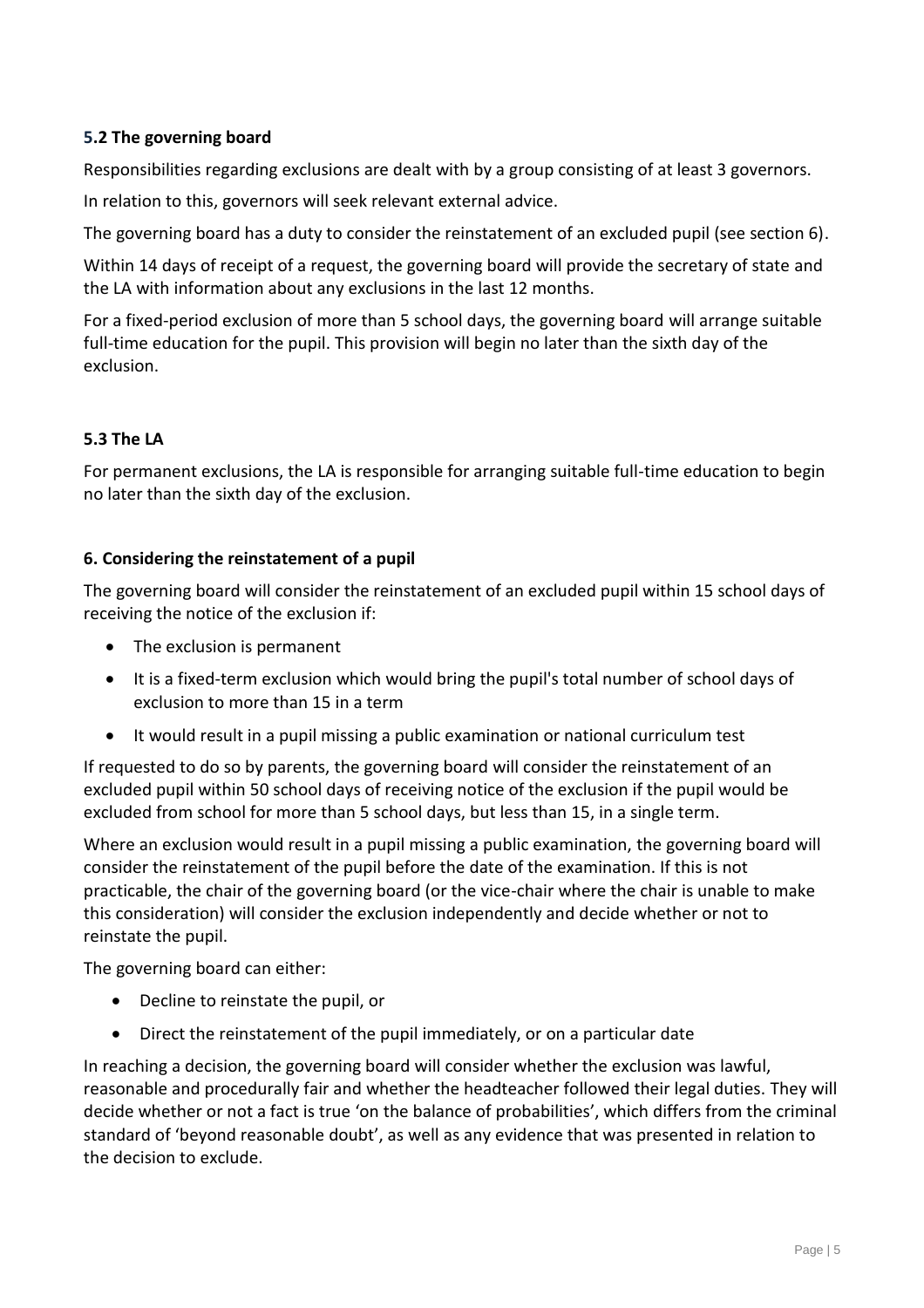Minutes will be taken of the meeting, and a record of evidence considered kept. The outcome will also be recorded on the pupil's educational record.

The governing board will notify, in writing, the headteacher, parents and the LA of its decision, along with reasons for its decision, without delay.

Where an exclusion is permanent, the governing board's decision will also include the following:

- The fact that it is permanent
- Notice of parents' right to ask for the decision to be reviewed by an independent review panel, and:
	- The date by which an application for an independent review must be made
	- The name and address to whom an application for a review should be submitted
	- That any application should set out the grounds on which it is being made and that, where appropriate, reference to how the pupil's SEN are considered to be relevant to the exclusion
	- That, regardless of whether the excluded pupil has recognised SEN, parents have a right to require the Local Authority to appoint an SEN expert to attend the review
	- Details of the role of the SEN expert and that there would be no cost to parents for this appointment
	- That parents must make clear if they wish for an SEN expert to be appointed in any application for a review
	- That parents may, at their own expense, appoint someone to make written and/or oral representations to the panel, and parents may also bring a friend to the review
- That if parents believe that the exclusion has occurred as a result of discrimination, they may make a claim under the Equality Act 2010 to the first-tier tribunal (special educational needs and disability), in the case of disability discrimination, or the county court, in the case of other forms of discrimination. A claim of discrimination made under these routes should be lodged within 6 months of the date on which the discrimination is alleged to have taken place.

# **7. An independent review**

If parents apply for an independent review, the Local Authority will arrange for an independent panel to review the decision of the governing board not to reinstate a permanently excluded pupil.

Applications for an independent review must be made within 15 school days of notice being given to the parents by the governing board of its decision to not reinstate a pupil.

A panel of 3 or 5 members will be constituted with representatives from each of the categories below. Where a 5-member panel is constituted, 2 members will come from the school governors category and 2 members will come from the headteacher category.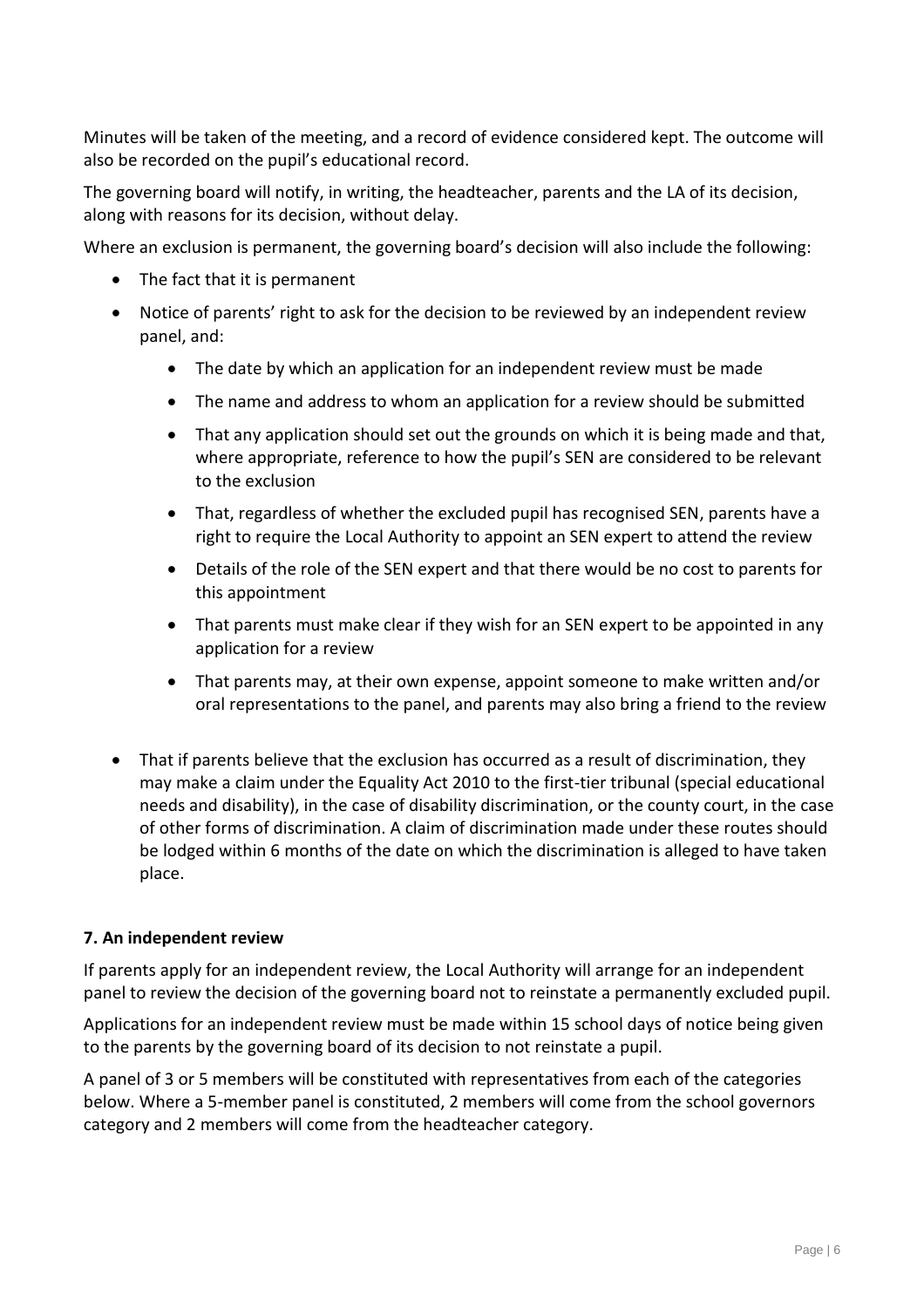- A lay member to chair the panel who has not worked in any school in a paid capacity, disregarding any experience as a school governor or volunteer
- School governors who have served as a governor for at least 12 consecutive months in the last 5 years, provided they have not been teachers or headteachers during this time
- Headteachers or individuals who have been a headteacher within the last 5 years

A person may not serve as a member of a review panel if they:

- Are a member of the LA, or governing board of the excluding school
- Are the headteacher of the excluding school, or have held this position in the last 5 years
- Are an employee of the LA, or the governing board, of the excluding school (unless they are employed as a headteacher at another school)
- Have, or at any time have had, any connection with the Local Authority school, governing board, parents or pupil, or the incident leading to the exclusion, which might reasonably be taken to raise doubts about their impartiality
- Have not had the required training within the last 2 years (see appendix 1 for what training must cover)

A clerk will be appointed to the panel.

The independent panel will decide one of the following:

- Uphold the governing board's decision
- Recommend that the governing board reconsiders reinstatement
- Quash the governing board's decision and direct that they reconsider reinstatement (only when the decision is judged to be flawed)

The panel's decision can be decided by a majority vote. In the case of a tied decision, the chair has the casting vote.

## **8. School registers**

A pupil's name will be removed from the school admissions register if:

- 15 school days have passed since the parents were notified of the exclusion panel's decision to not reinstate the pupil and no application has been made for an independent review panel, or
- The parents have stated in writing that they will not be applying for an independent review panel

Where an application for an independent review has been made, the governing board will wait until that review has concluded before removing a pupil's name from the register.

Where alternative provision has been made for an excluded pupil and they attend it, code B (education off-site) or code D (dual registration) will be used on the attendance register.

Where excluded pupils are not attending alternative provision, code E (absent) will be used.